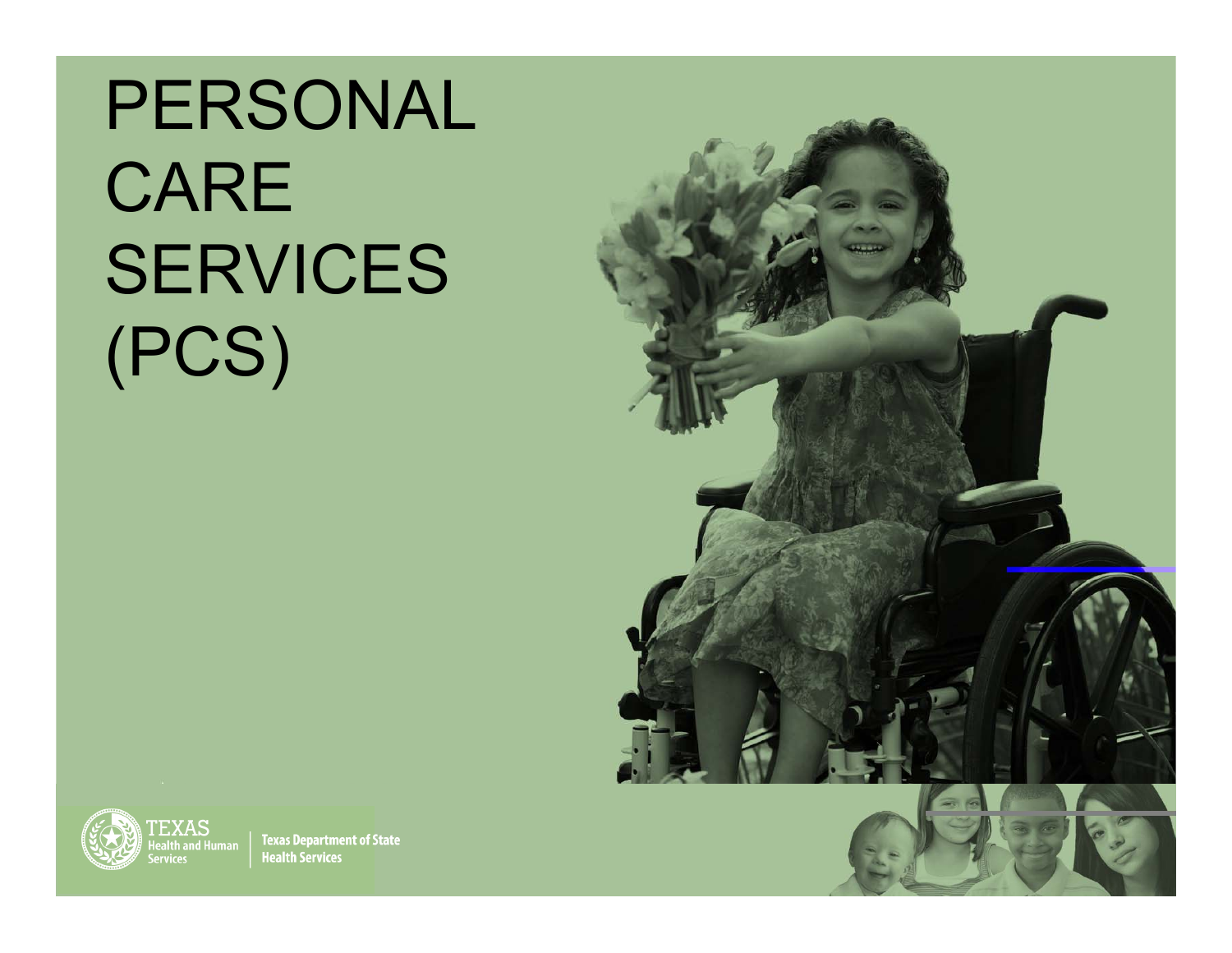## **What is PCS?**

PCS is a Medicaid benefit that assists eligible clients who require assistance with **activities of daily living (ADLs)** and **instrumental activities of daily living (IADLs)** because of a physical, cognitive or behavioral limitation **related to** their disability, physical or mental illness, or chronic condition.



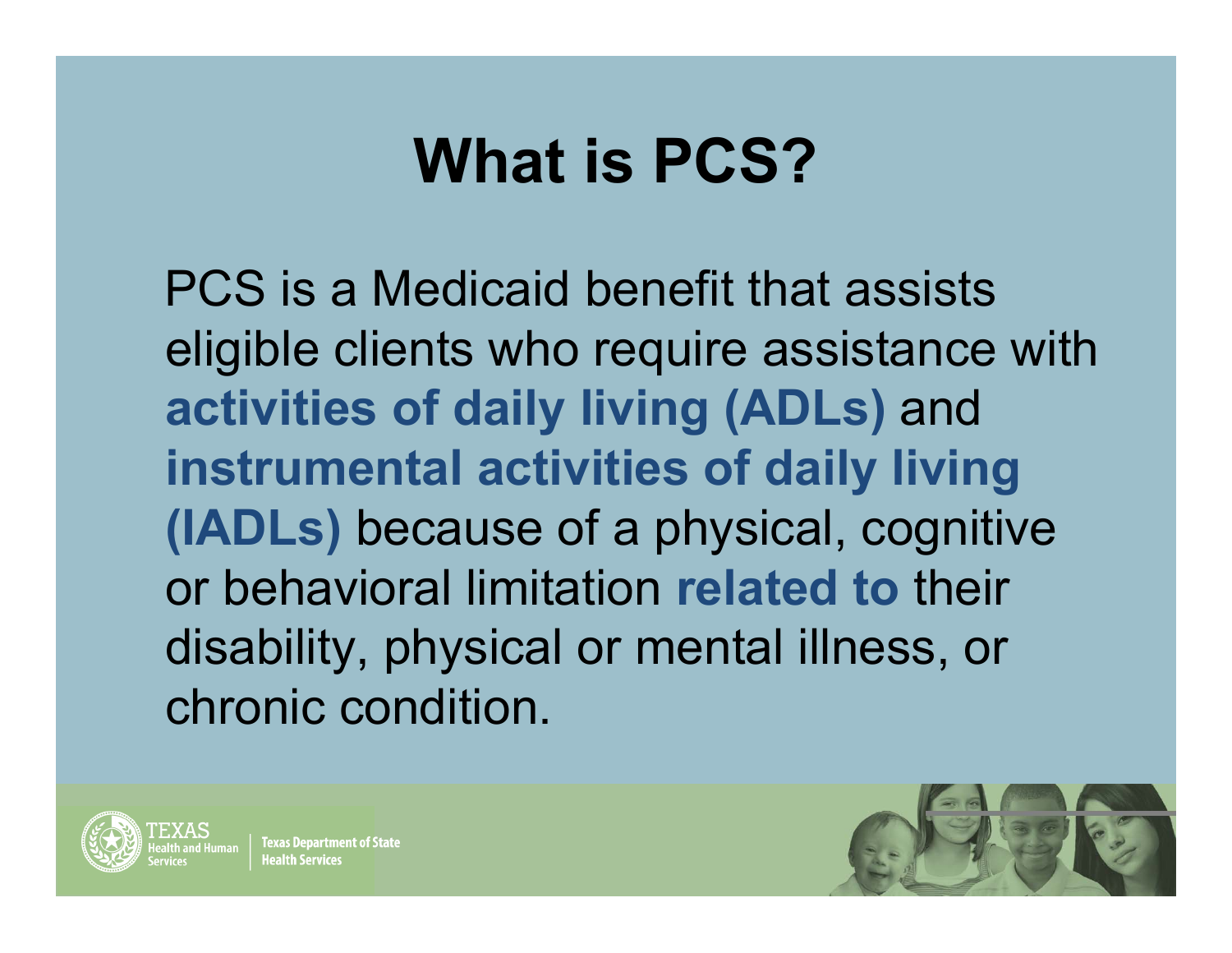## **Who is involved with PCS?**

- •• HHSC has oversight and rule making authority.
- DSHS conducts the assessment and makes the determination of eligibility.
- • TMHP is responsible for provider relations and claims processing.



**Texas Department of State** 

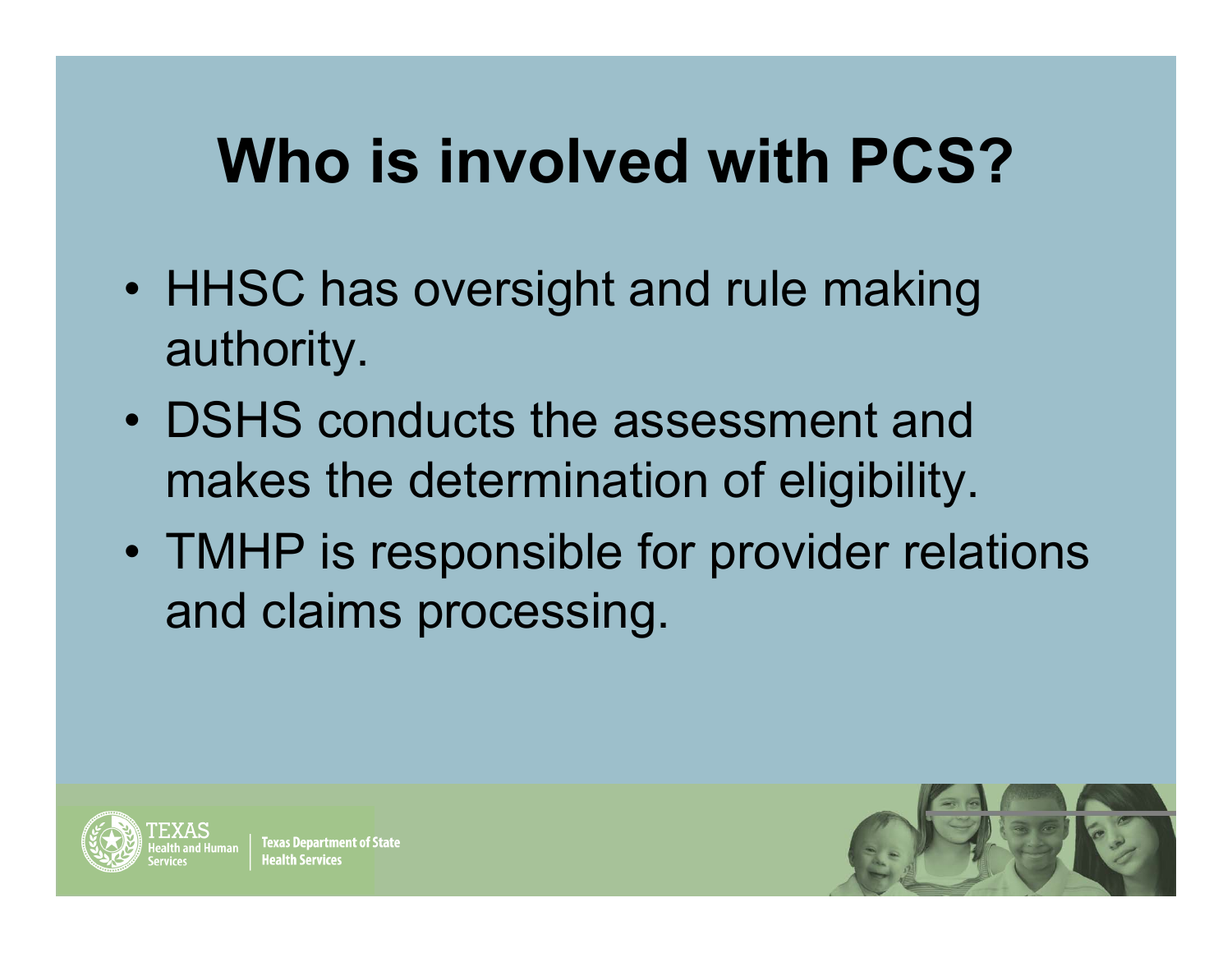#### Who can receive PCS?

**Individuals who are:**

- **Younger than 21 years of age**
- **Enrolled with:** 
	- **Texas Medicaid Fee-for-Service (FSS),**
	- **Primary Care Case Management (PCCM),**
	- **STAR or STAR Health (for children in Foster Care)**

**Have physical, cognitive, or behavioral limitations related to a disability, or chronic health condition that inhibits ability to accomplish ADLs and IADLs**



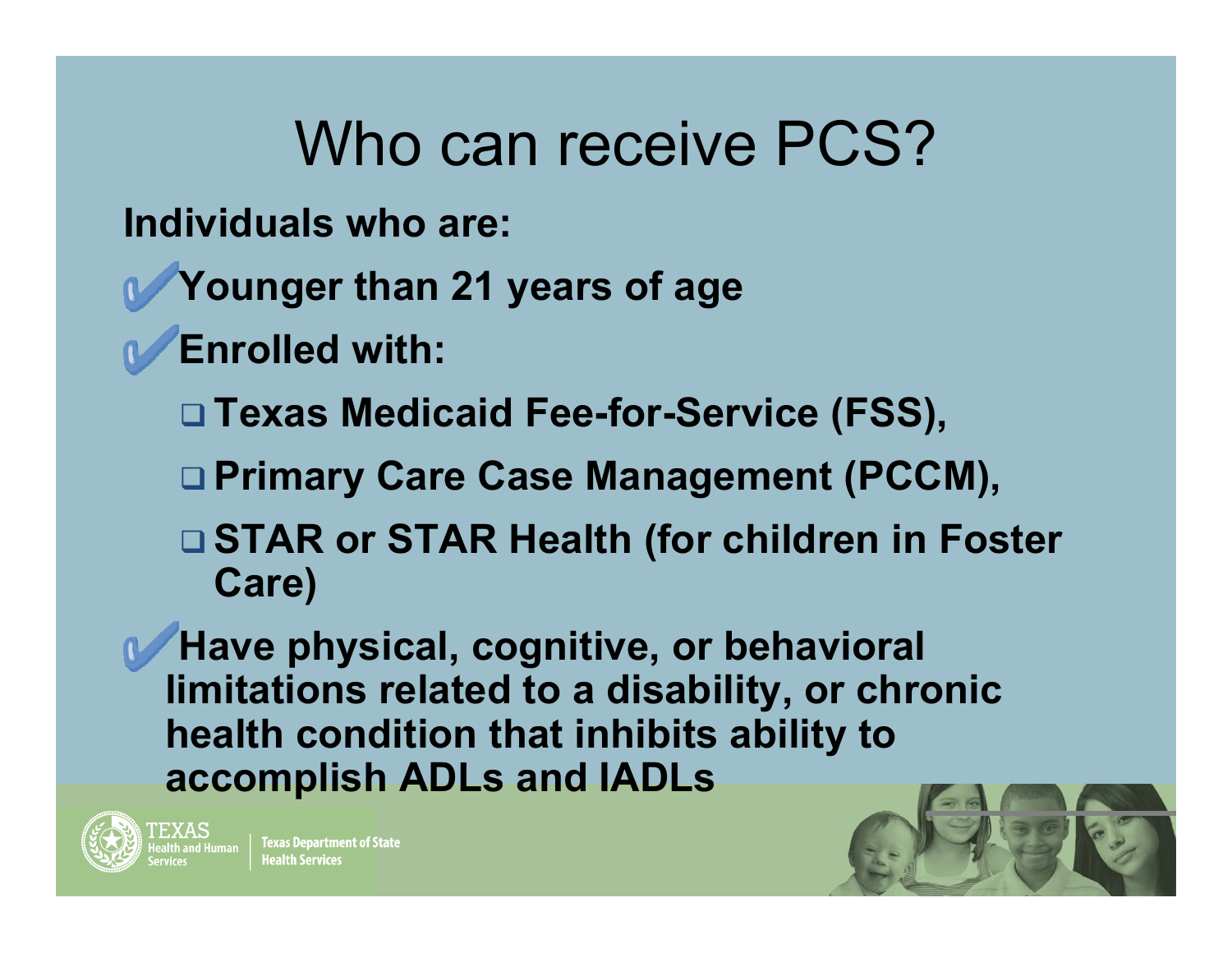#### **ADLs \* and IADLs \***

Range of activities that healthy, non-disabled adults can perform for themselves

**\*** *ADLs: activities of daily living* 

**\*** *IADLs: instrumental activities of daily living*



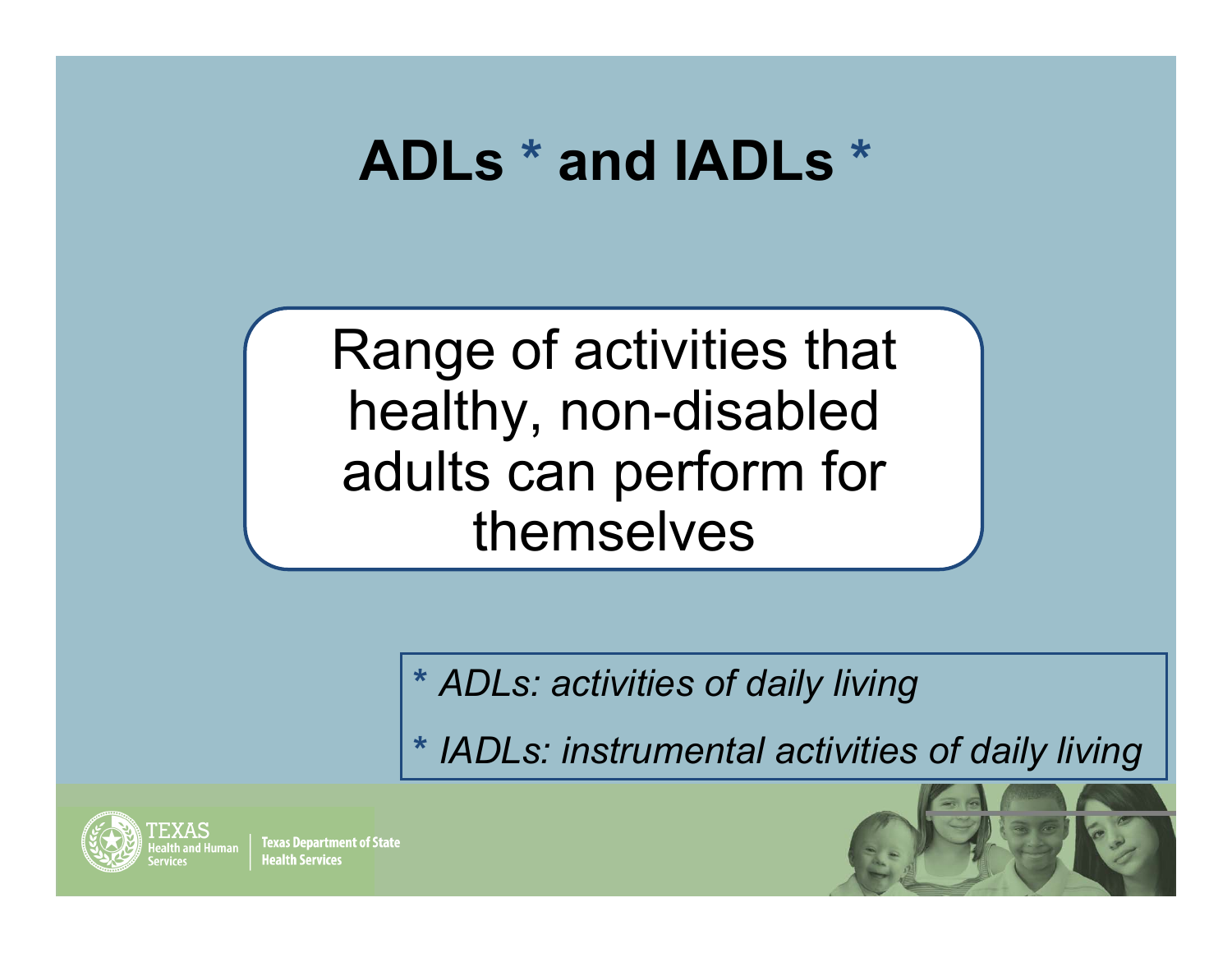| <b>ADLs</b>                                                                                                                             | <b>IADLs</b>                                                                                                                    |
|-----------------------------------------------------------------------------------------------------------------------------------------|---------------------------------------------------------------------------------------------------------------------------------|
| • Bathing<br><b>Bed</b><br>$\bullet$<br>• Mobility<br>• Dressing<br>• Eating<br>• Personal Hygiene<br>• Positioning and<br>Transferring | • Grocery shopping<br>• Cleaning<br>• Laundry<br>• Meal preparation<br>• Medication<br><b>Assistance</b><br>• Transportation to |
| • Toileting                                                                                                                             | <b>Medical</b><br>Appointments                                                                                                  |



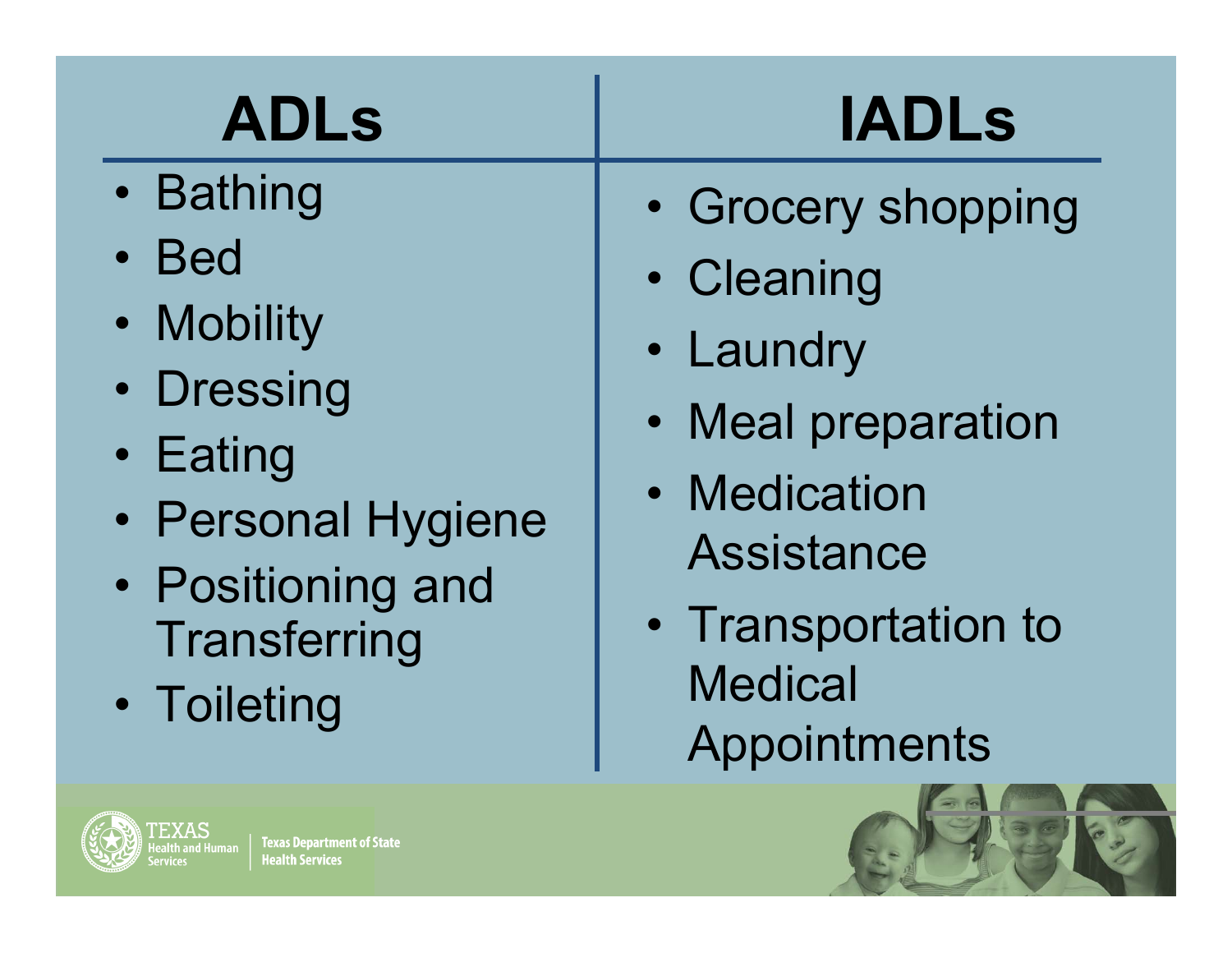#### **The following needs of the parent/guardian are also considered:**

- • The parent/guardian's need to sleep, work, attend school, meet his/her own medical needs.
- • The parent/guardian's legal obligation to care for, support, and meet the medical, education, and psychosocial needs of his/her other dependents.
- • The parent/guardian's physical ability to perform the personal care services.



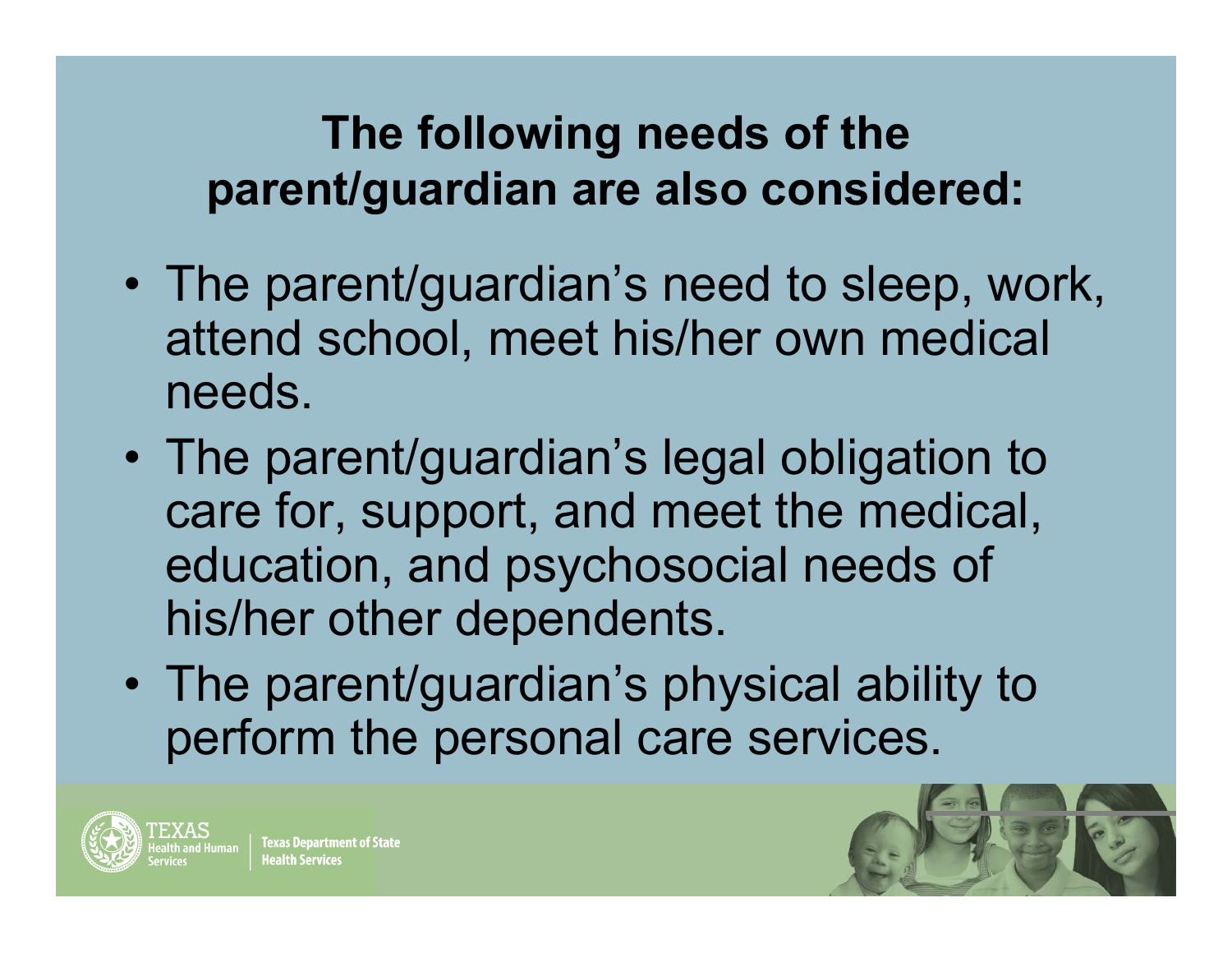## PCS Does **Not** Include:

- •• Services when the client has the physical, behavioral, and cognitive abilities to perform an ADL and/or IADL without adult supervision
- $\bullet$ • Respite care or child care
- $\bullet$ • Protective supervision



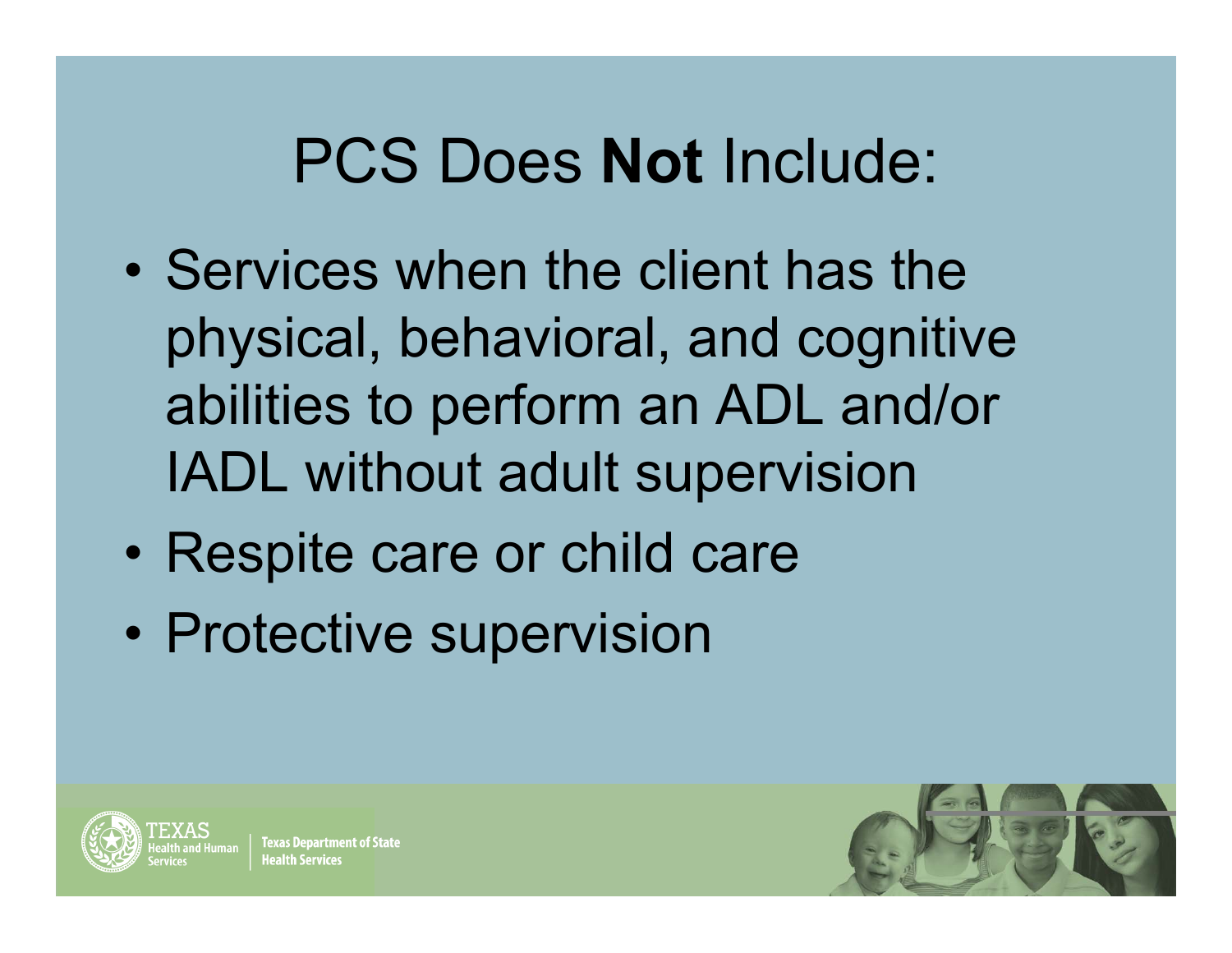# PCS Does **Not** Include:

- •• Skilled services provided by Nursing Services;
- •• Services provided to an inpatient or a resident of a hospital, nursing facility, intermediate care facility for the mentally retarded, or an institution for mental disease; or
- •• Duplication of services provided by other programs within Texas Medicaid.



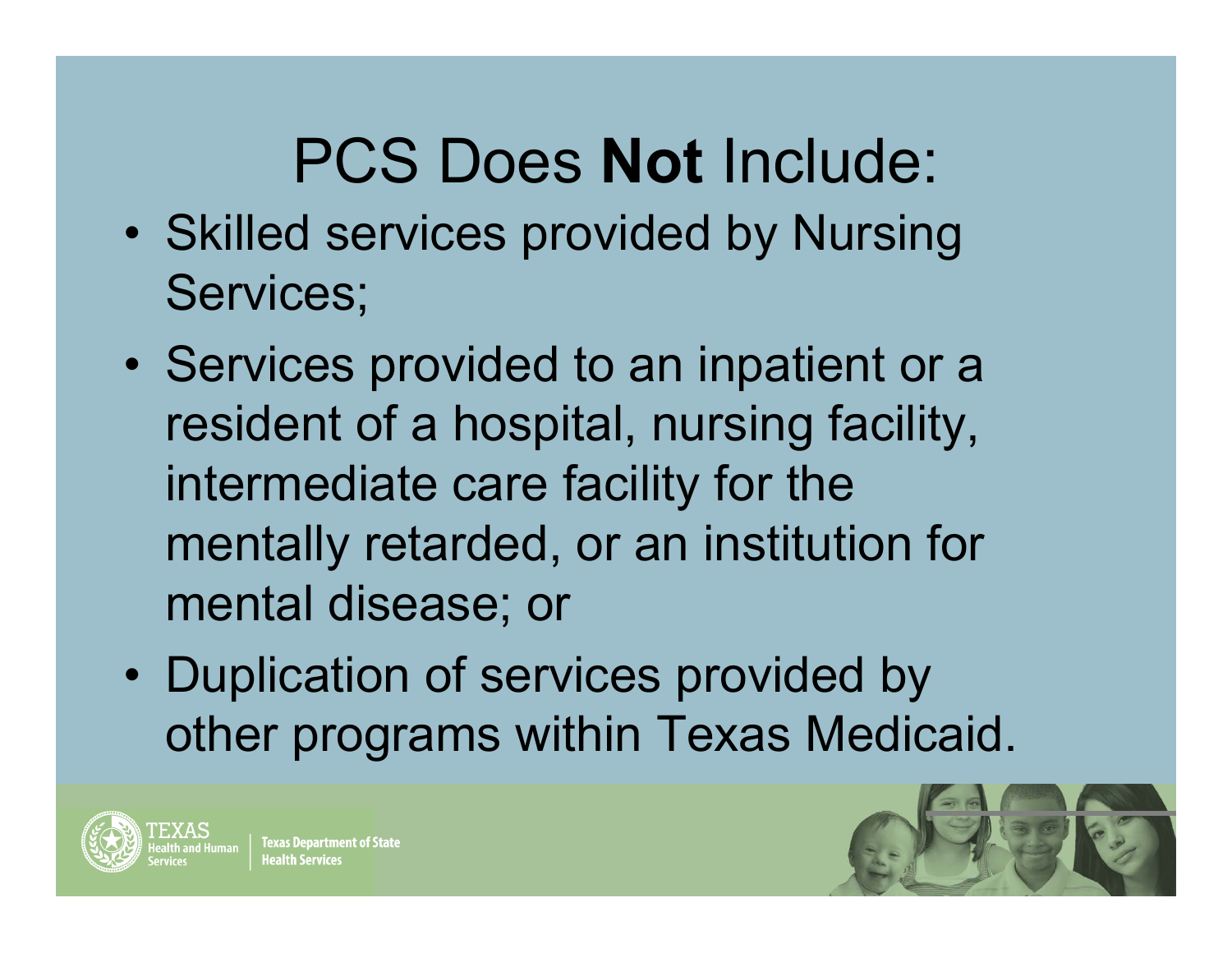## **Client Referrals**

A client referral can be provided by anyone who recognizes a client need for PCS including, but not limited to, the following:

– Client

- A primary practitioner, primary care provider, or medical home
- – A licensed health professional who has a therapeutic relationship with the client and ongoing clinical knowledge of the client
- –A family member



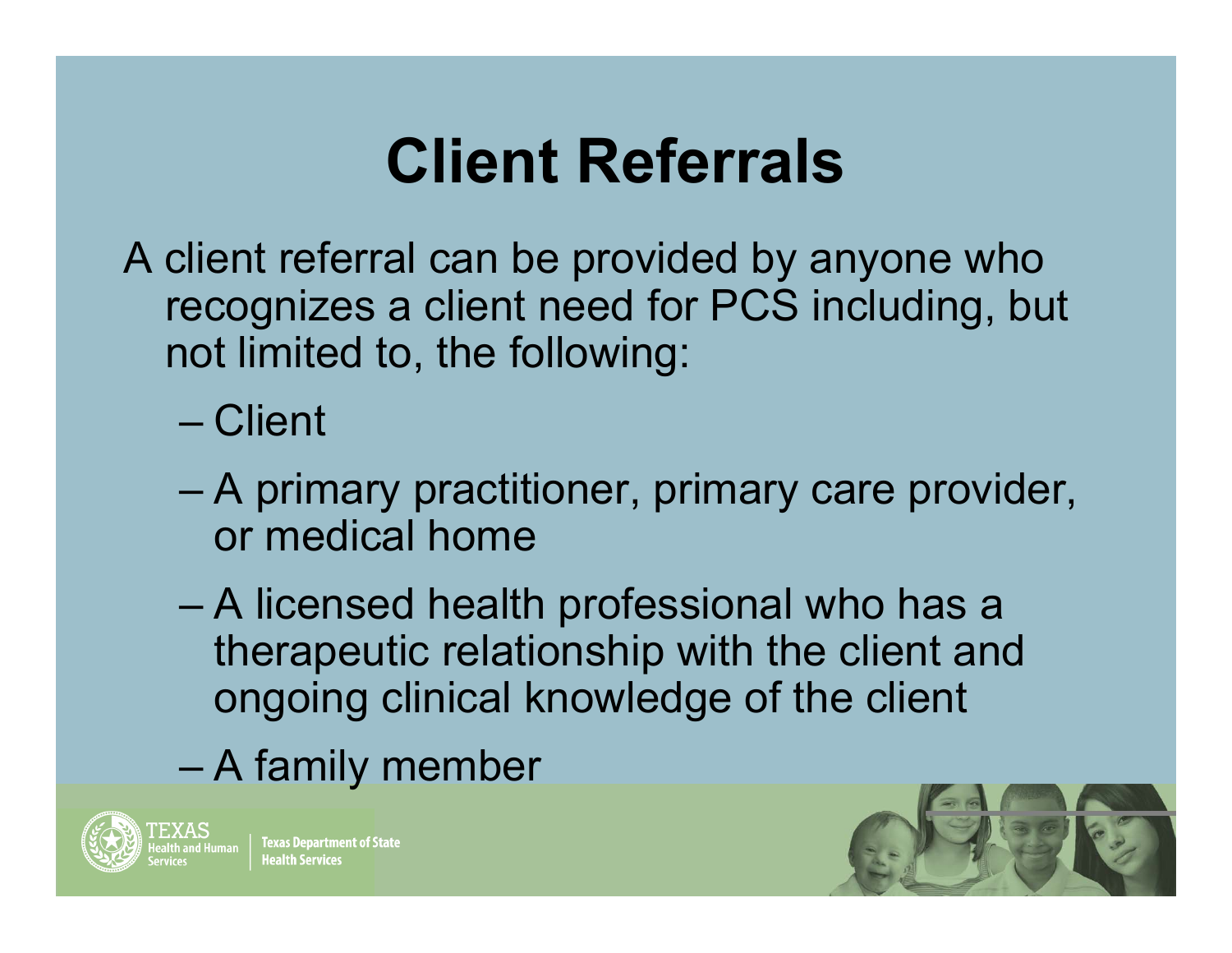#### How are referrals made?

- Contact the toll-free PCS Client line at 1- 888-276-0702
- • Client line: available 7:00 am-7:00 pm, Monday through Friday
- PCS client line will refer clients to Texas Department of State Health Services
- • Referrals can also be made directly to DSHS regional staff



**Texas Department of State** 

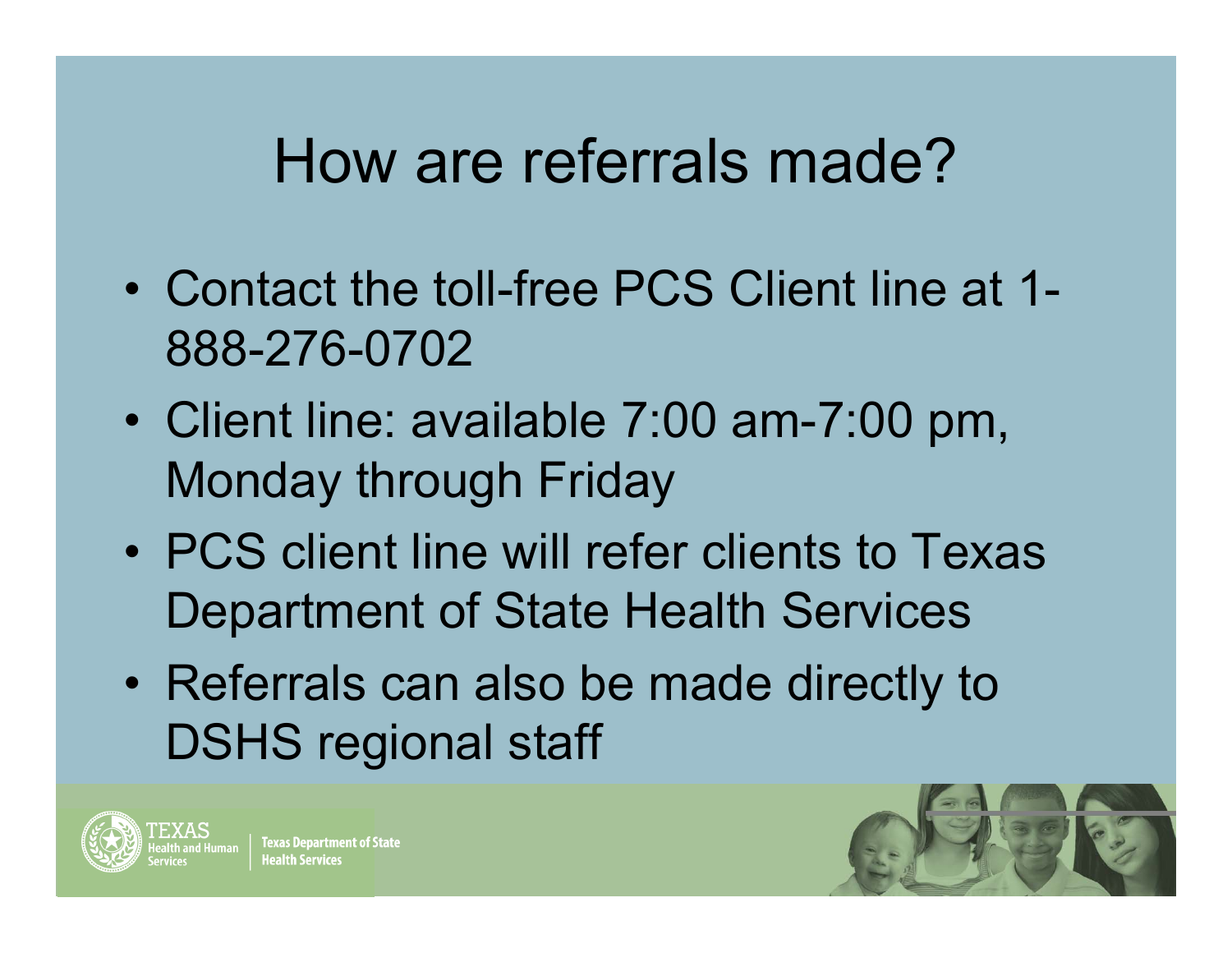# What happens once referral is made?

- DSHS receives the PCS referral.
- • The client/parent/guardian is contacted by phone for additional information.
- • A DSHS case manager schedules an assessment in the client's home to determine eligibility.



**Texas Department of State** 

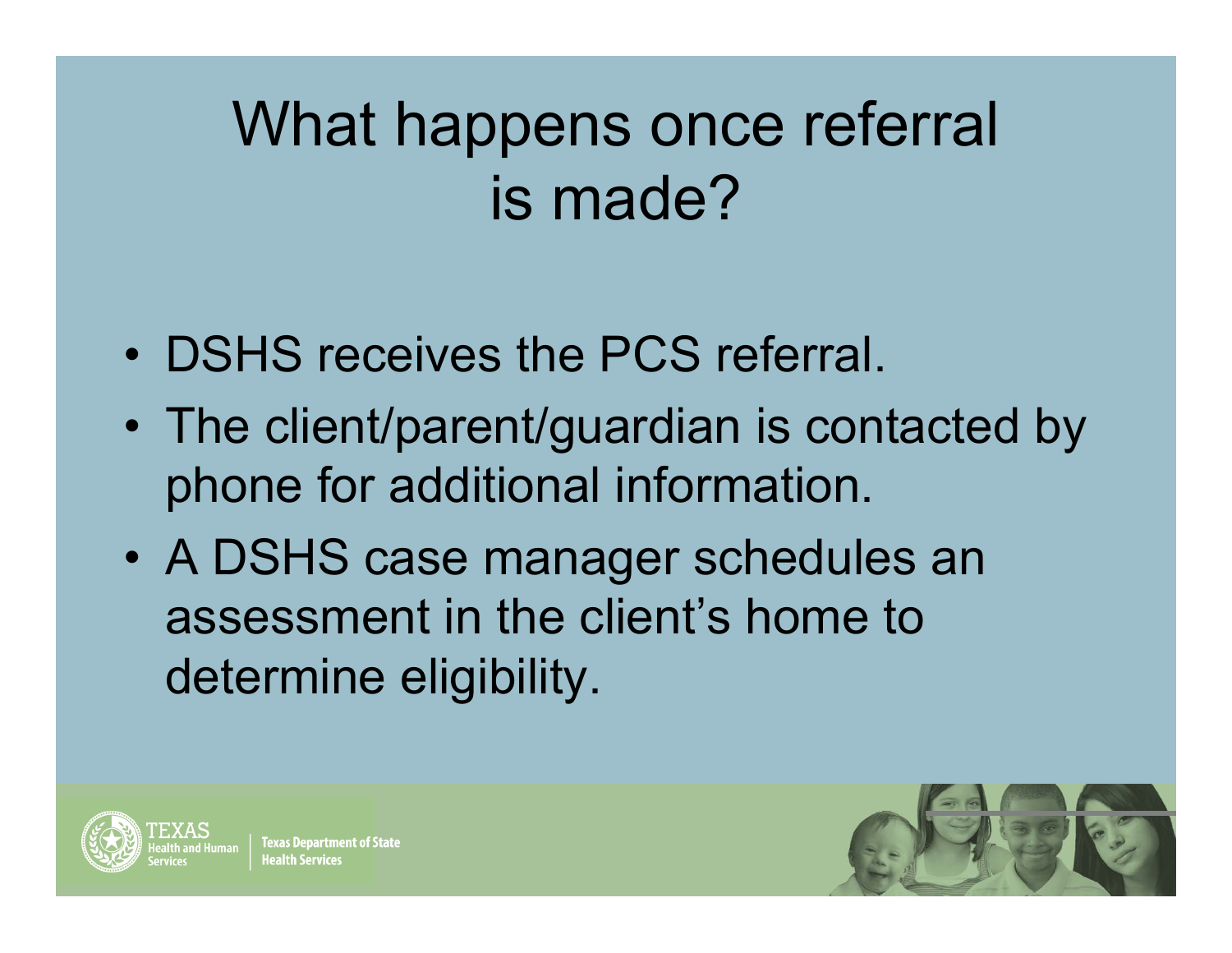#### More Processes

- •• If the client qualifies, DSHS will coordinate the start of PCS with a PCS agency of the client/parent/guardian's choice.
- Authorization Request is sent to TMHP
- TMHP sends out provider and client letters containing approved hours and dates



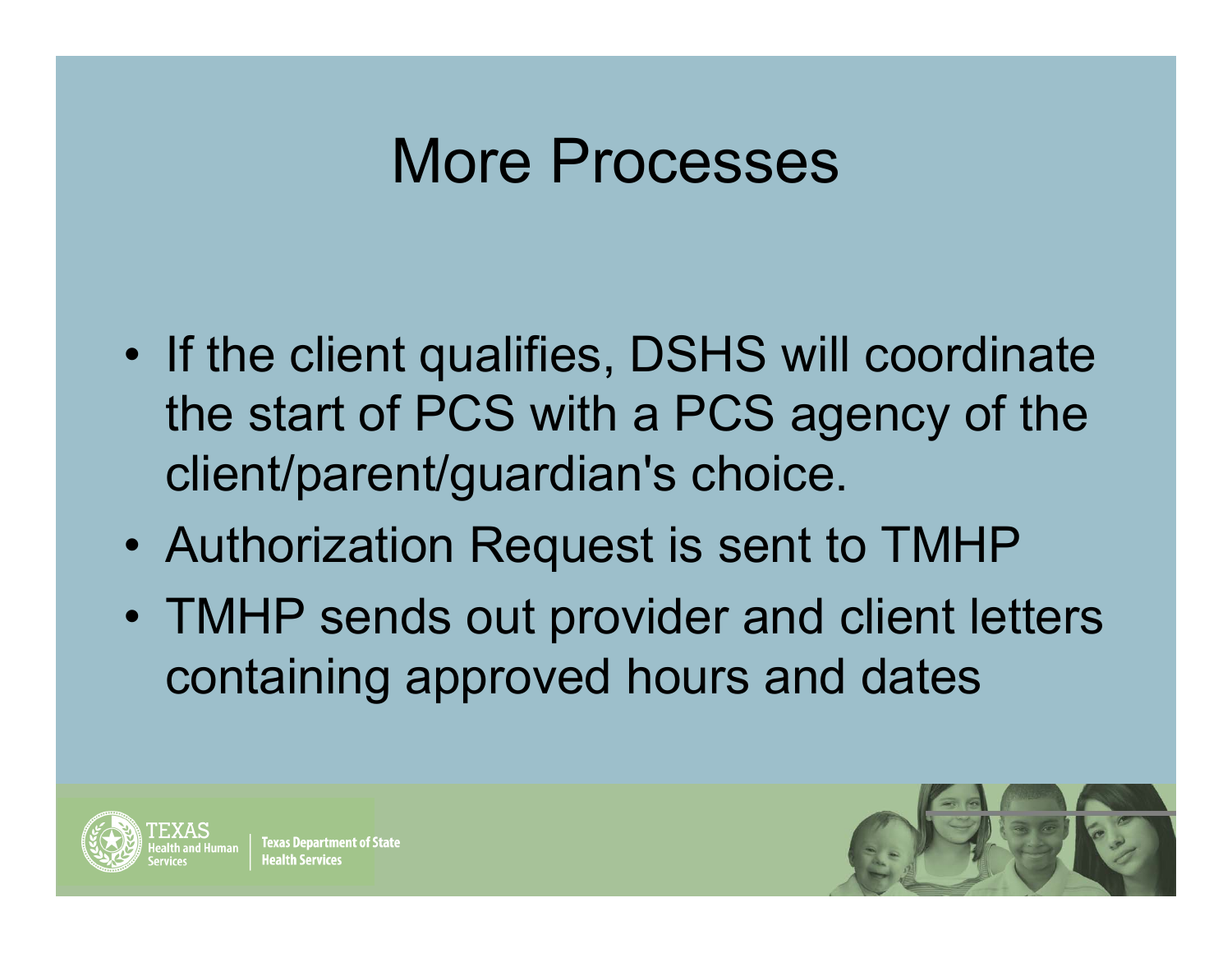## Other Information

- $\bullet$  The DSHS case manager will conduct a reassessment every twelve months for clients found eligible for PCS.
- $\bullet$  DSHS case managers will screen clients for other Medicaid services and benefits and make referrals as indicated.



lexas Department of State